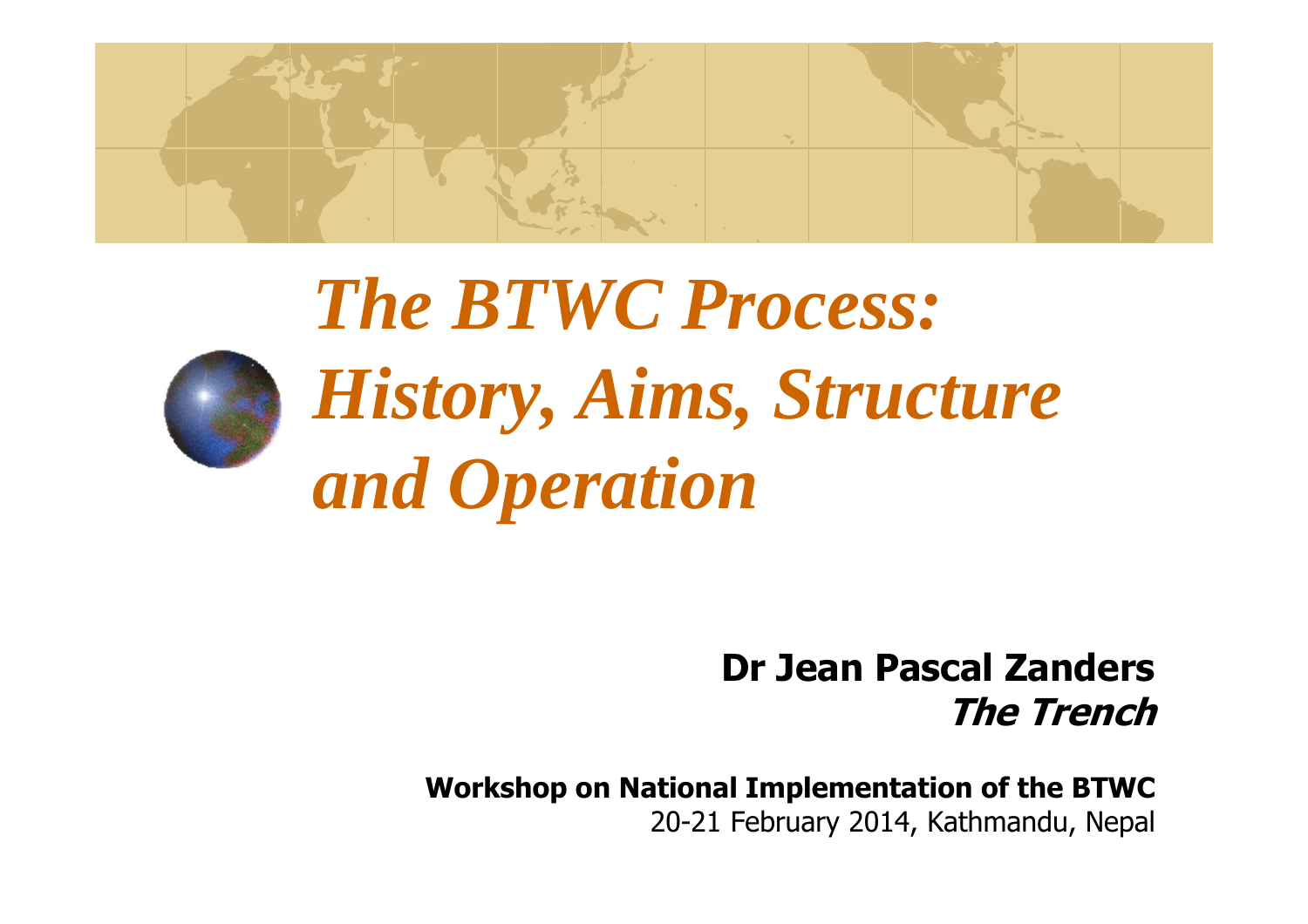

## *The international norm against BW*

### **1925 Geneva Protocol**

**Bans the use of CBW in war** 

### **1972 Biological and Toxin Weapons Convention**

- Bans development, production and stockpiling of BW and toxin ÷, weapons
- Ban on use explicitly referred to at 4<sup>th</sup> Review Conference ф. (1996)

### **<sup>◆</sup> 1993 Chemical Weapons Convention**

 Bans development, production, stockpiling and use of toxin ት weapons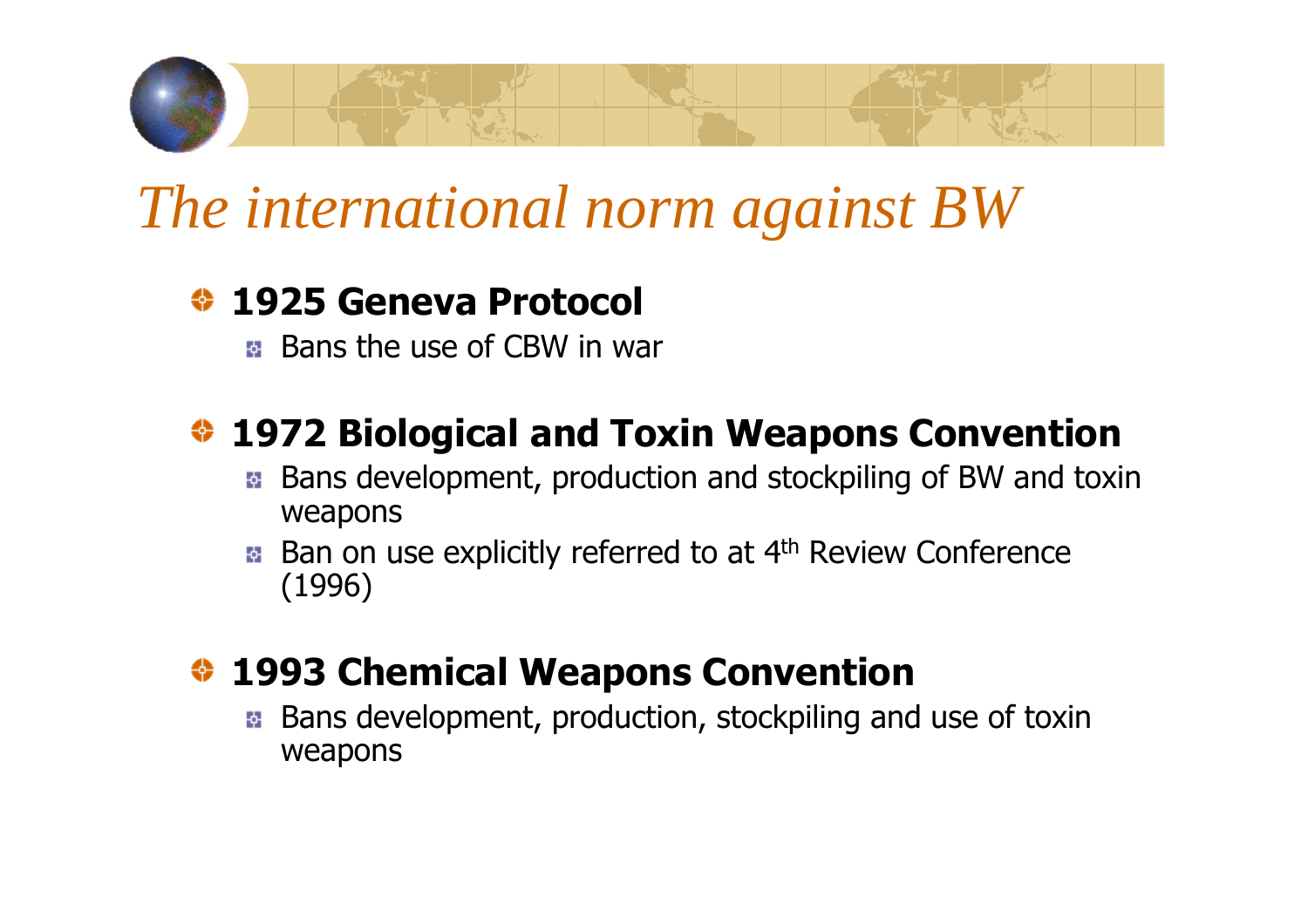## *The BTWC as a disarmament treaty*

- ◆ Biological and toxin weapons cannot be developed, produced, or stockpiled, or otherwise acquired or retained (Art. I)
	- **Ban on use through reference to 1925 Geneva Protocol**
	- Confirmation of ban on use at 4<sup>th</sup> Review Conference in 1996
- ◆ Destruction or conversion obligation (Art. II)
- ◆ Non-proliferation obligation (Art. III):
	- No transfer to any recipient (state or non-state actor) of BTW
	- No assistance, encouragement or inducement of states, łфgroups of states or international organizations to acquire BTW
- ◆ National legislation and regulations makes these prohibitions applicable to individuals and legal entitiesin State Party (Art. IV)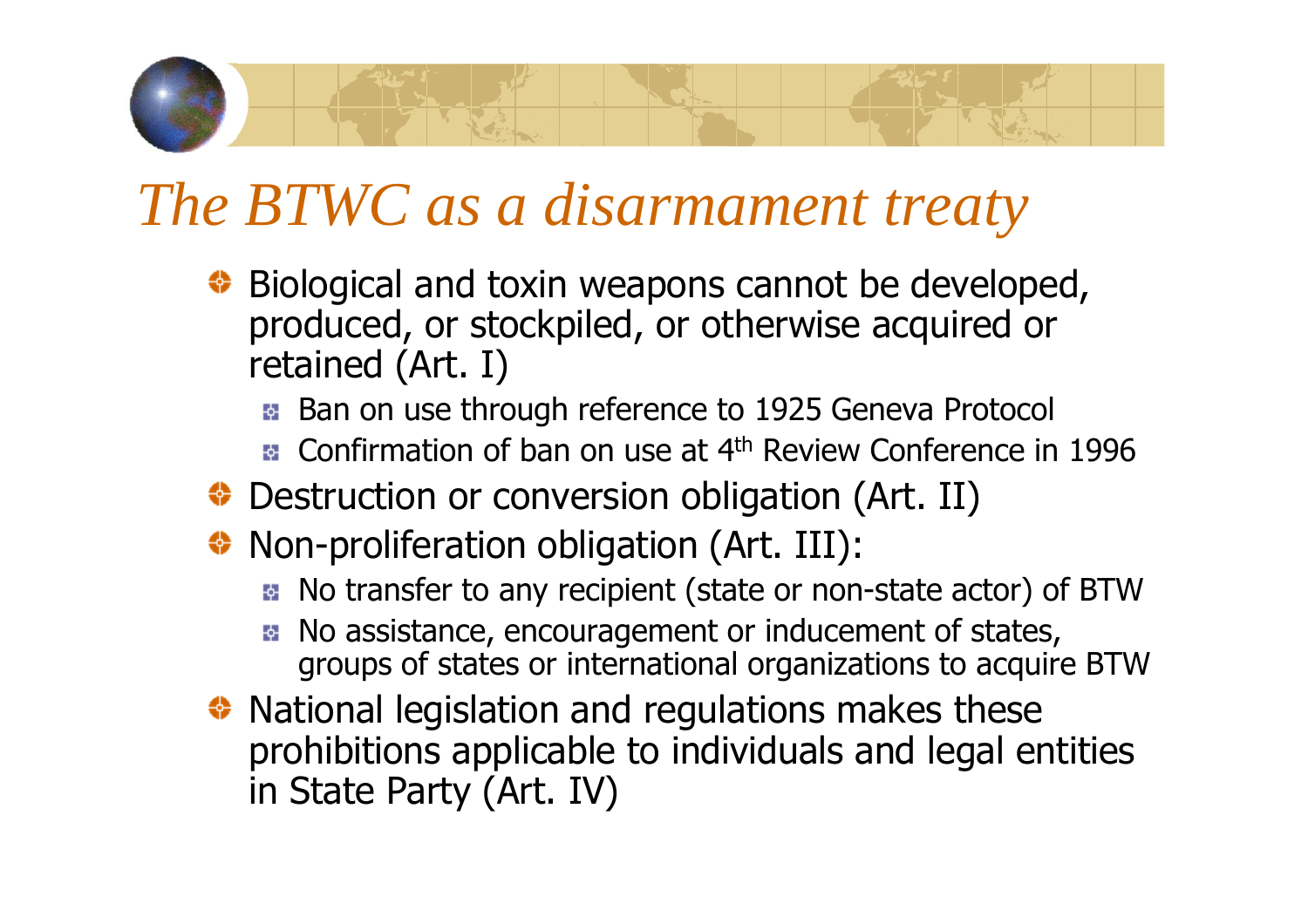

### ◆ Negotiation: 1969-71 Opening for signature: 1972Entry into force: 26 March 1975

Global membership (February 2014): **B** States parties: 170

**B** Signatory states: 16 Non-signatory states: 10

> → 26 I **26 non-states parties**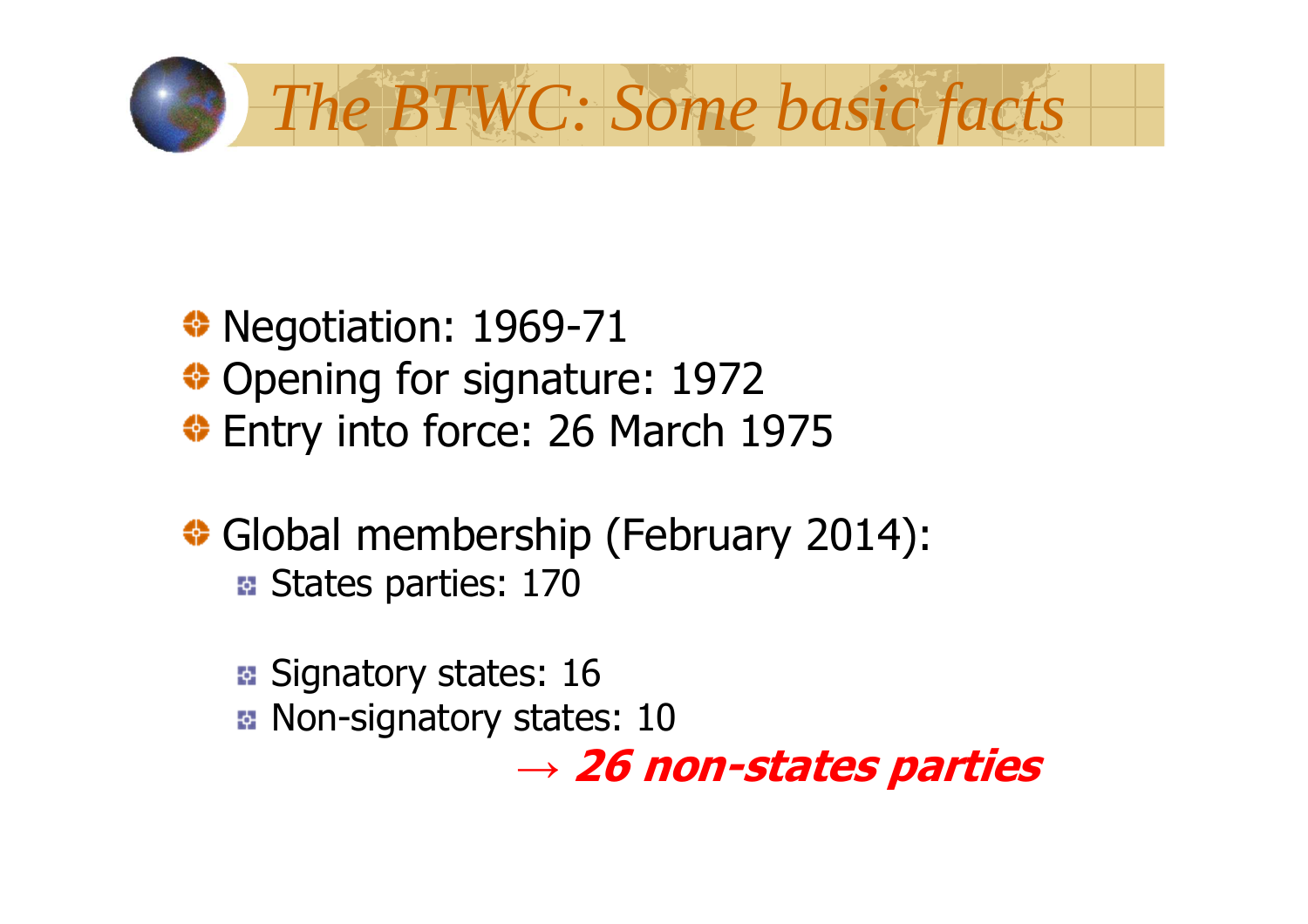## *Asia and the Pacific Region and the BTWC*

41 States out of a total of 48 are **Party** to the BTWC (= 85%)

Afghanistan, Armenia, Australia, Azerbaijan, Bangladesh, Bhutan, Brunei<br>Darussalam, China, Cook Islands, Fiji, Georgia, India, Indonesia, Japan,<br>Kampuchea, Kazakhstan, Korea (DPR), Korea (Republic of), Kyrgyzstan, Lao<br>Peop Singapore, Solomon Islands, Sri Lanka, Tajikistan, Thailand, Timor Leste,<br>Tonga, Turkmenistan, Uzbekistan, Vanuatu, and Viet Nam

2 States **signed** the BTWC between 1972 and 1975, but **have not**<br>**yet ratified** it **yet ratified it** 

Myanmar and Nepal

5 States have **neither signed nor acceded** to the BTWC

Kiribati, Micronesia, Niue, Samoa, and Tuvalu

*→* **7 non-states parties in Asia and Pacific Region (= 15%)**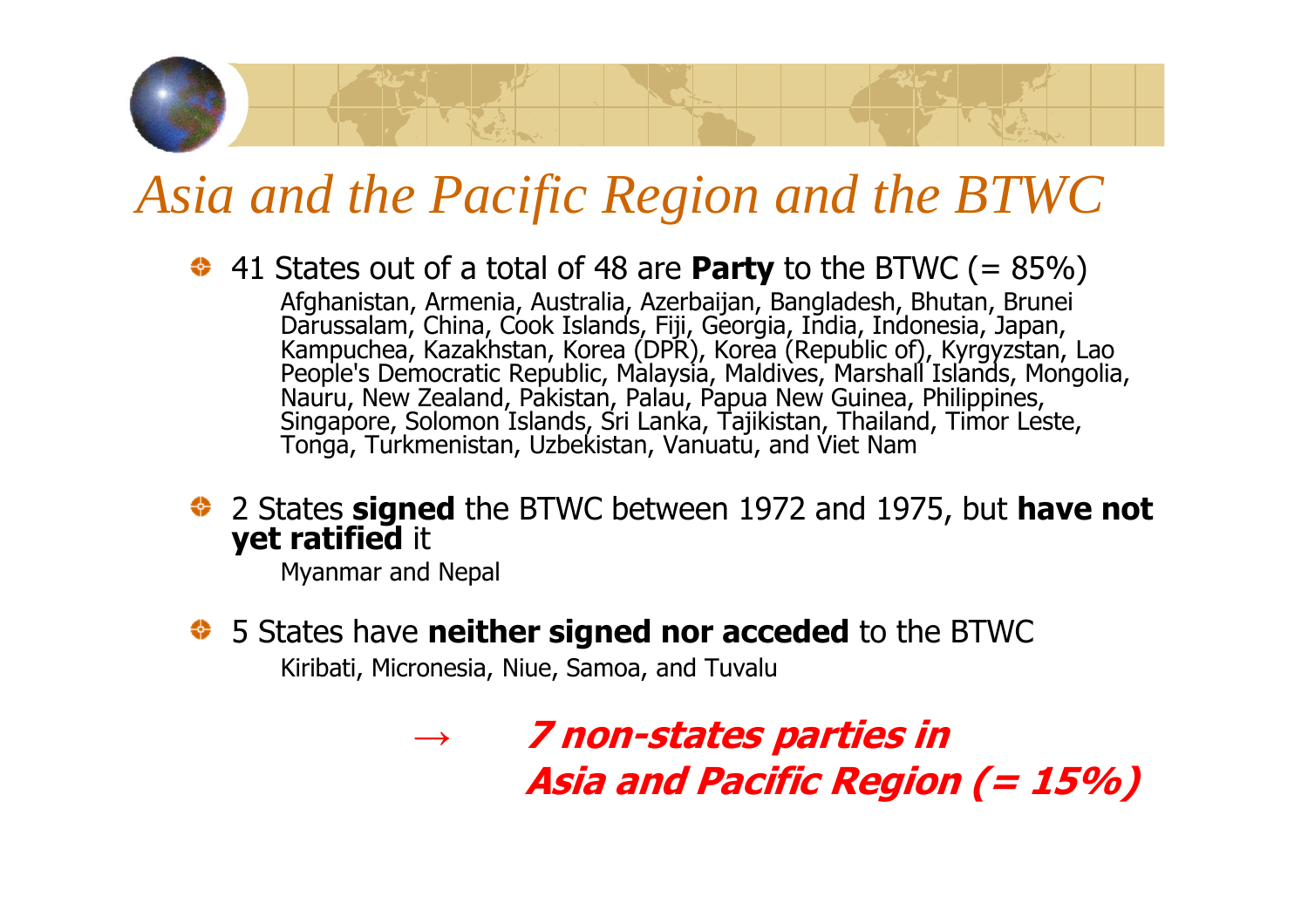## *Ratification & accession issues*

- ◆ Depositing instruments of ratification or accession
	- 3 depositary states: Russian Federation, UK, USAР.
	- **Any one of them or all three**
- Requirements under the BTWC
	- National implementation legislation & regulations
	- Submission confidence-building measures (CBMs)
- ◆ Cost of joining the BTWC
	- **B** Direct costs: none
	- Indirect costs: meeting participation, resource allocation for<br>implementation and CBMs ቀ
	- Costs, however, offset by benefits in various areas
- 8<sup>th</sup> Review Conference 2016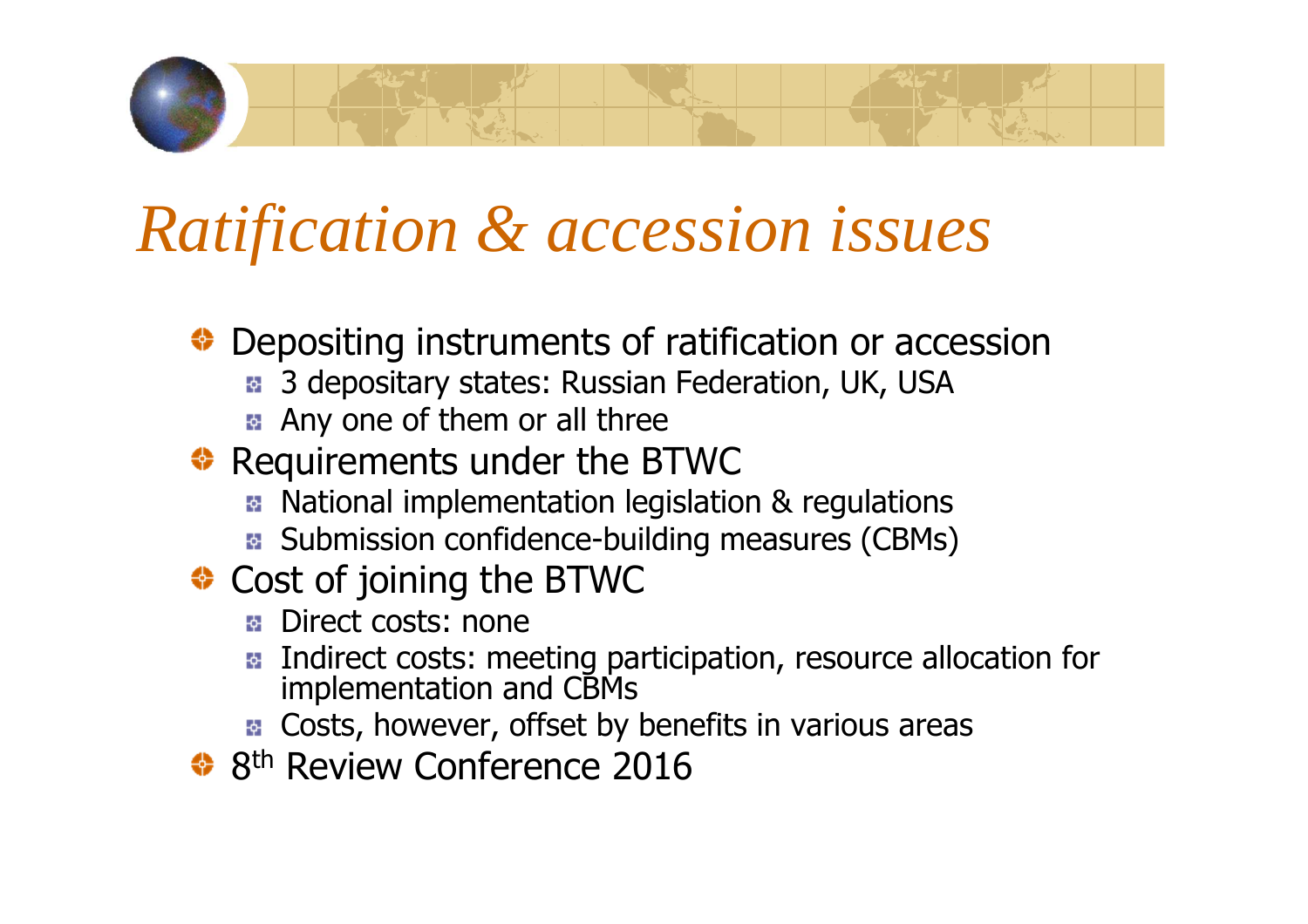## *Benefits as a State Party to the BTWC*

### **Security regime**

- Opportunities for international cooperation in the fields of protection, prophylaxis, and other peaceful purposes (Art. I & X)
- Right to request international assistance in case of BTW threat or treaty violation (Art. VII)
- Consultation and complaints procedures (Art. V & VI)
- **B** Unlimited duration (Article XIII)

### **Development regime**

- Possibilities for economic development and scientific and technological exchanges in support of peaceful purposes (Art. X)
	- Opportunities for bilateral cooperation or interregional initiatives
	- Opportunities to strengthen national health infrastructure (also<br>against natural disease outbreaks) and oversight capacity against natural disease outbreaks) and oversight capacity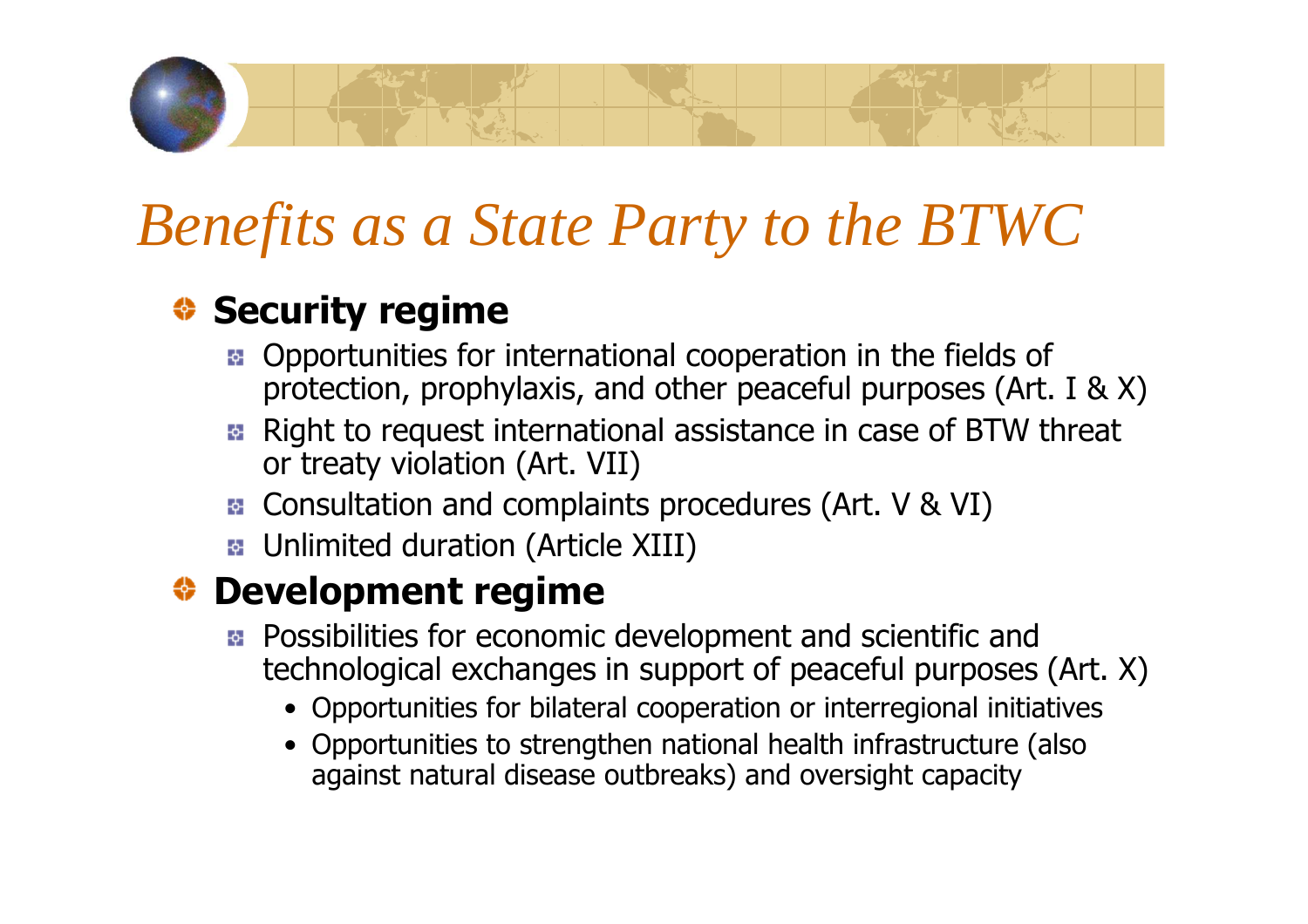### *Security benefits from joining the BTWC – 1*

### **Contribution to threat reduction**

- Closing of gaps in the international network against BW
- Territory cannot be used for illicit activities by terrorists or criminals
- **Benefits one's own country**
- Benefits other states, particularly neighbours and other ones in the region

### **BTWC implementation**

- Gives ability to prevent incident from happening (e.g., apprehension of<br>terrorists before incident)
- Promotion of transparency and accountability by relevant research<br>institutes, industry and other facilities

## **International cooperation for dealing with BW threats becomes possible**

**Participation in BTWC regime formation**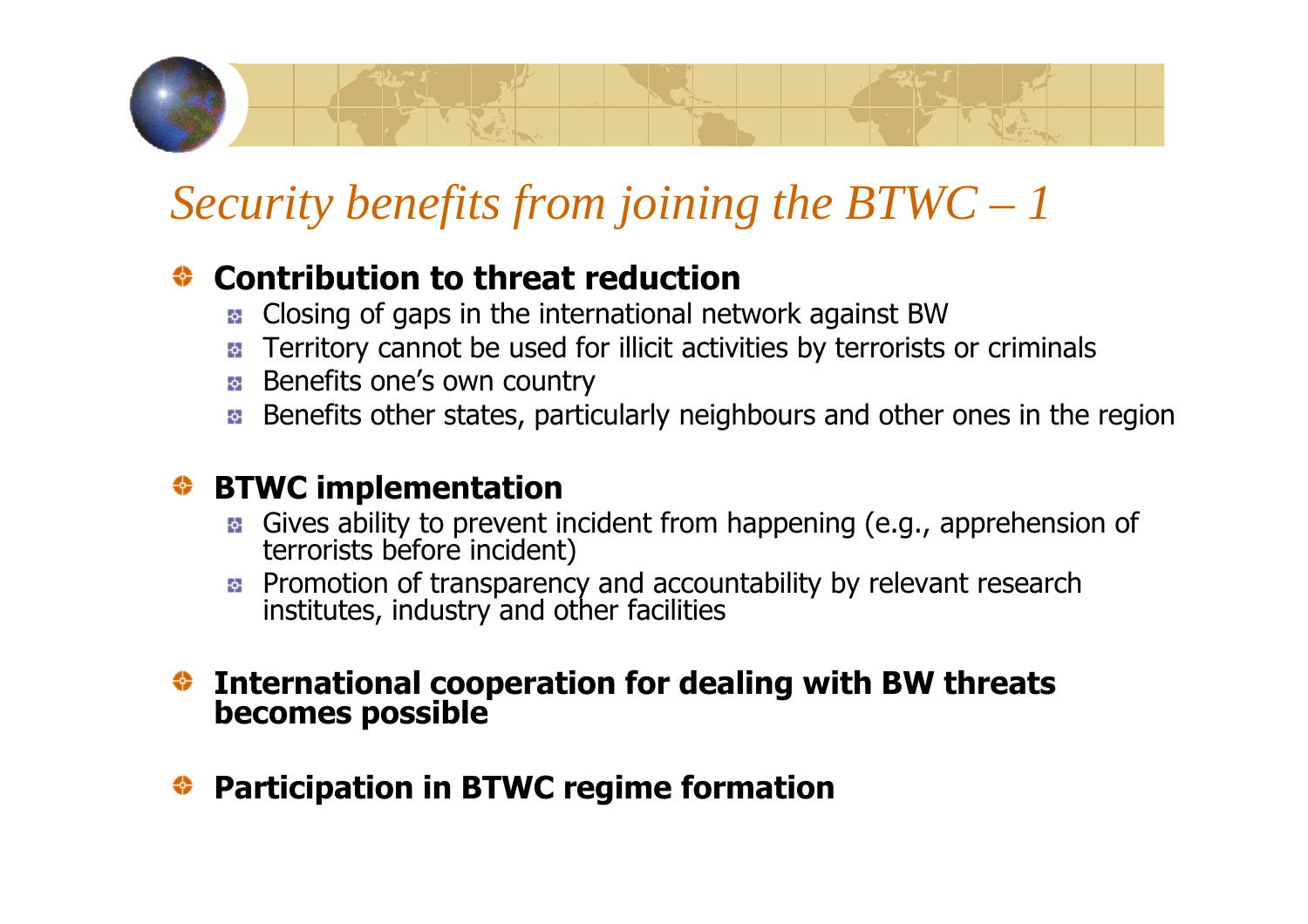## *Security benefits from joining the BTWC – 2*

- **Contribution to national health security (also for natural disease!)**
	- Participation in (the development of) programmes for disease<br>surveillance
	- **E** Improvement of oversight (biosafety & biosecurity)
	- **E** Improvement of health infrastructure
		- Contribution to capabilities to deal with emerging and re-emerging diseases

### **Opportunities for international cooperation**

- Learning from the experiences from other BTWC States Parties ቀ Possibilities of bilateral assistance and cooperation to address their specific needs
	- e.g., national implementation assistance for BTWC States Parties sponsored by European Union
- Possibilities for scientific exchanges